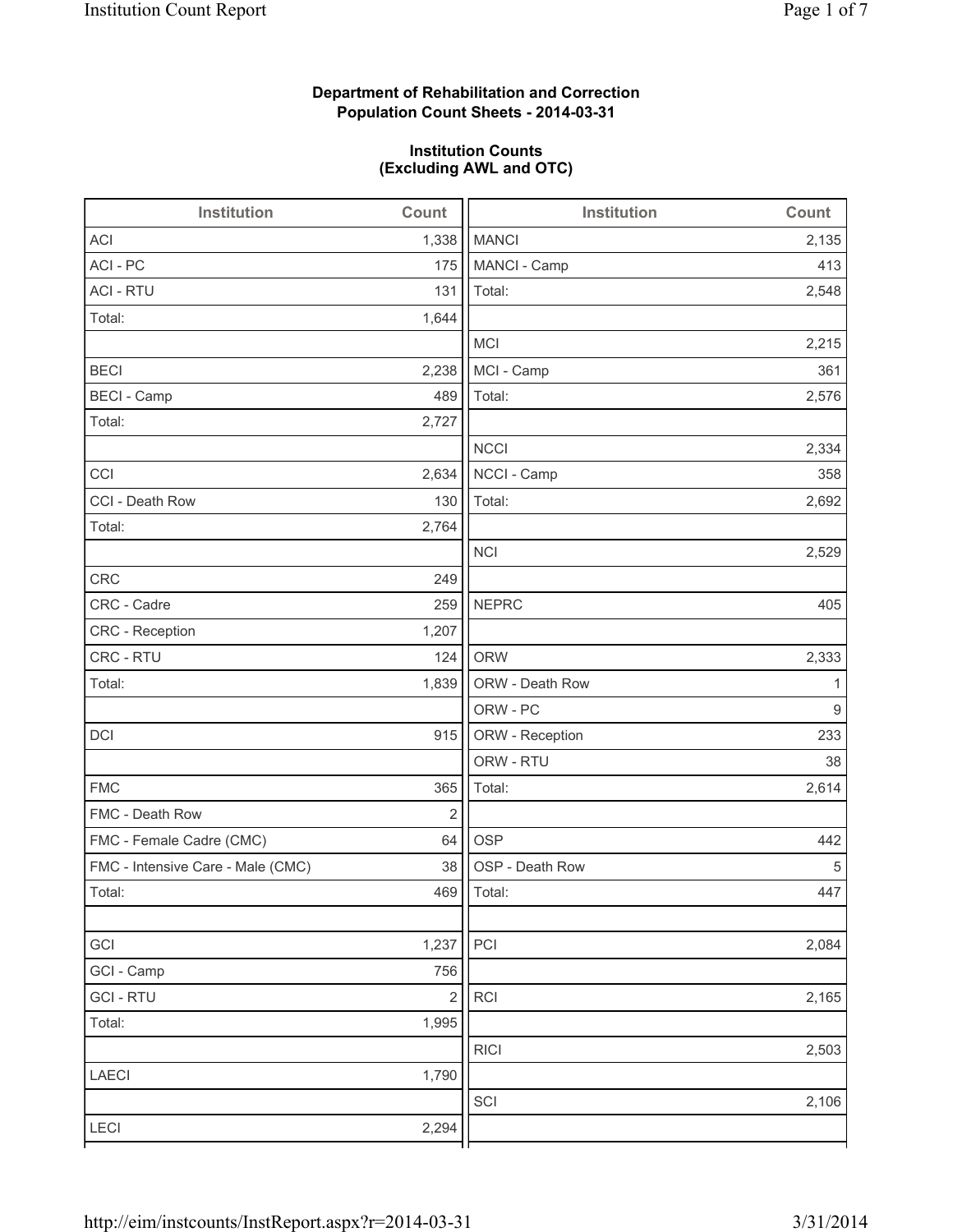| LECI - Camp              | 191   | SOCF           |                          | 1,111  |
|--------------------------|-------|----------------|--------------------------|--------|
| Total:                   | 2,485 | SOCF - RTU     |                          | 63     |
|                          |       | Total:         |                          | 1,174  |
| LOCI                     | 2,269 |                |                          |        |
|                          |       | <b>TCI</b>     |                          | 1,118  |
| <b>LORCI</b>             | 160   | TCI - Camp     |                          | 439    |
| LORCI - Cadre            | 232   | Total:         |                          | 1,557  |
| <b>LORCI - Reception</b> | 1,092 |                |                          |        |
| Total:                   | 1,484 | <b>TOCI</b>    |                          | 1,044  |
|                          |       |                |                          |        |
| <b>MACI</b>              | 1,041 | <b>WCI</b>     |                          | 1,305  |
| MACI - Minimum           | 1,400 | <b>WCI-RTU</b> |                          | 50     |
| MACI - Youth             | 18    | Total:         |                          | 1,355  |
| Total:                   | 2,459 |                |                          |        |
|                          |       |                | <b>Total Population:</b> | 50,639 |

\* The Total Population includes 37 Offenders with Reason Codes 30 & 31.

\*\* The Total Population includes 28 Offenders with Reason Code 0A.

### **Male Population by Security Level (Include AWL and Exclude OTC)**

| <b>Security Level</b>  |                   | <b>Body</b> | <b>AWL</b> | $(-OTC)$ | <b>Total</b> |  |  |
|------------------------|-------------------|-------------|------------|----------|--------------|--|--|
| Total Level 5          |                   | 107         |            |          | 107          |  |  |
| Total Level 4          |                   | 1,744       | 10         | 9        | 1,745        |  |  |
| Total Level 3          |                   | 11.591      | 124        | 104      | 11,611       |  |  |
| Total Level 2          |                   | 17,409      | 227        | 163      | 17,473       |  |  |
| Total Level 1          |                   | 15.575      | 174        | 100      | 15,649       |  |  |
| <b>Total Death Row</b> |                   | 137         |            | 0        | 138          |  |  |
|                        | <b>Total Male</b> | 46,563      | 537        | 377      | 46,723       |  |  |

### **Female Population by Institution (Include AWL and Exclude OTC)**

| Institution              | <b>Body</b> | <b>AWL</b> | $(-OTC)$     | <b>Total</b> |
|--------------------------|-------------|------------|--------------|--------------|
| DCI                      | 915         | 8          |              | 916          |
| <b>FMC</b>               | 4           | 4          | 2            | 6            |
| FMC - Female Cadre (CMC) | 64          |            | $\mathbf{0}$ | 65           |
| <b>NEPRC</b>             | 405         | 11         | 8            | 408          |
| <b>ORW</b>               | 2,333       | 57         | 32           | 2,358        |
| <b>ORW - Death Row</b>   |             | 0          | $\Omega$     |              |
| ORW - PC                 | 9           | $\Omega$   | 0            | 9            |
| ORW - Reception          | 233         | 0          | $\Omega$     | 233          |
| ORW - RTU                | 38          | 0          | 0            | 38           |
|                          |             |            |              |              |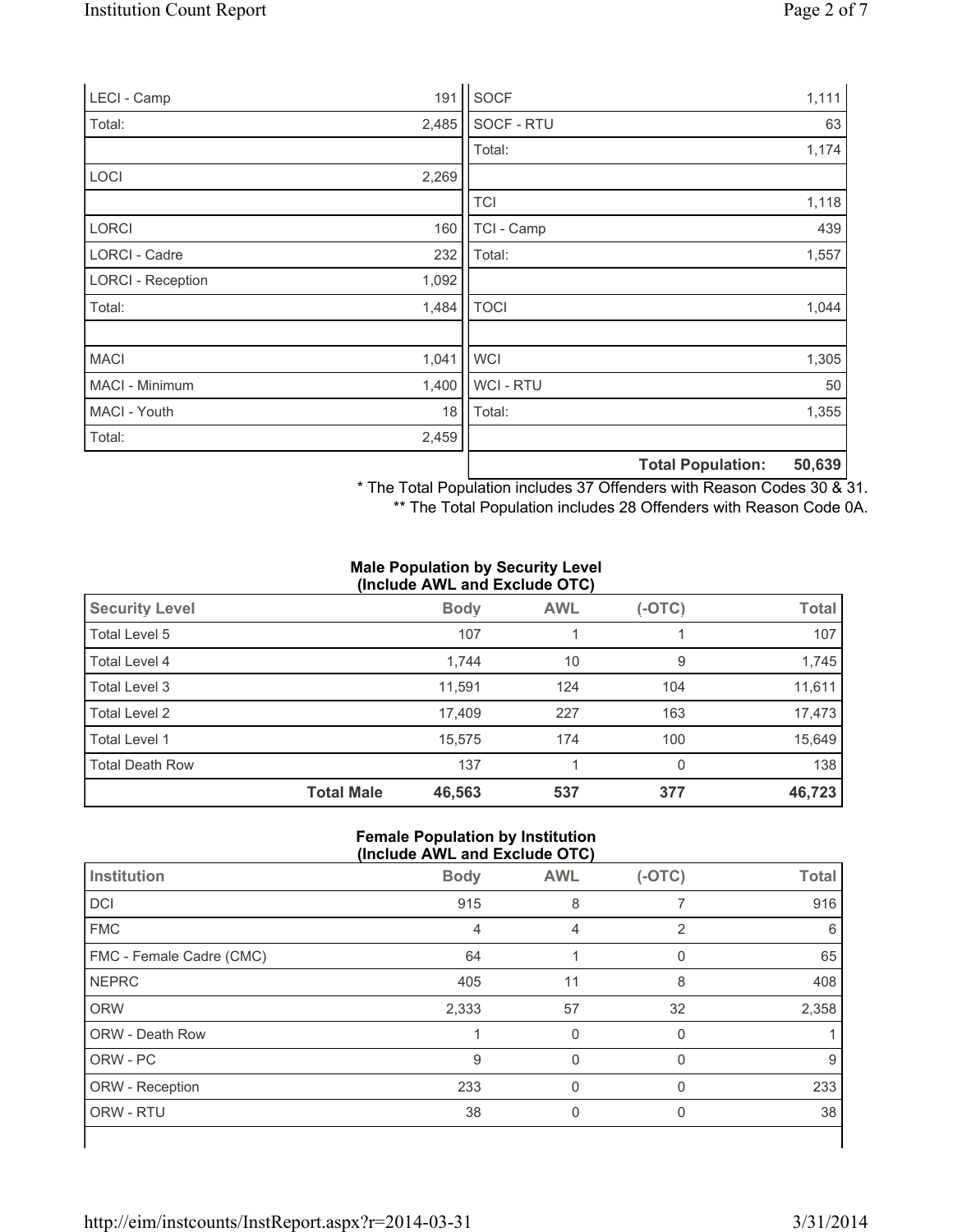| <b>Total Female</b>      | 4.002  |     | 49  | 4,034  |
|--------------------------|--------|-----|-----|--------|
| <b>Total Population:</b> | 50,565 | 618 | 426 | 50,757 |

### **Male Population by Institution: Security Level 5 (Include AWL and Exclude OTC)**

| Institution          | <b>Body</b> | <b>AWL</b> | $(-OTC)$ | Total            |
|----------------------|-------------|------------|----------|------------------|
| <b>OSP</b>           | 102         |            |          | 102              |
| <b>SOCF</b>          |             |            |          |                  |
| <b>Total Level 5</b> | 107         |            |          | 107 <sup>°</sup> |

### **Male Population by Institution: Security Level 4 (Include AWL and Exclude OTC)**

| Institution  |                      | <b>Body</b>               | <b>AWL</b>          | $(-OTC)$            | <b>Total</b> |
|--------------|----------------------|---------------------------|---------------------|---------------------|--------------|
| ACI          |                      | 1                         | $\mathsf 0$         | $\mathbf 0$         | 1            |
| ACI-PC       |                      | $\overline{2}$            | $\mathbf 0$         | $\mathbf 0$         | $\sqrt{2}$   |
| CRC          |                      | $\sqrt{2}$                | $\mathsf 0$         | $\mathsf 0$         | $\sqrt{2}$   |
| CRC - RTU    |                      | 1                         | $\pmb{0}$           | $\mathbf 0$         | 1            |
| <b>FMC</b>   |                      | $\overline{1}$            | $\mathbf 0$         | $\mathbf 0$         | 1            |
| <b>LECI</b>  |                      | 23                        | $\mathsf{O}\xspace$ | $\mathsf{O}\xspace$ | 23           |
| LOCI         |                      | $\overline{2}$            | $\mathsf 0$         | $\mathbf 0$         | $\sqrt{2}$   |
| LORCI        |                      | $\overline{2}$            | $\mathsf{O}\xspace$ | $\mathsf{O}\xspace$ | $\sqrt{2}$   |
| <b>MANCI</b> |                      | $30\,$                    | $\mathbf 1$         | 1                   | $30\,$       |
| <b>NCI</b>   |                      | 1                         | $\mathbf 0$         | $\mathsf{O}\xspace$ | 1            |
| <b>OSP</b>   |                      | 333                       | $\pmb{0}$           | $\mathbf 0$         | 333          |
| <b>RCI</b>   |                      | 22                        | $\pmb{0}$           | $\mathbf 0$         | 22           |
| SOCF         |                      | 1,041                     | $\overline{7}$      | $\overline{7}$      | 1,041        |
| SOCF - RTU   |                      | 58                        | $\mathsf{O}\xspace$ | $\mathbf 0$         | 58           |
| <b>TCI</b>   |                      | 13                        | $\mathsf{O}\xspace$ | $\mathsf{O}\xspace$ | 13           |
| <b>TOCI</b>  |                      | 205                       | $\mathbf 1$         | $\mathsf{O}\xspace$ | 206          |
| WCI          |                      | $\overline{4}$            | 1                   | 1                   | 4            |
| WCI - RTU    |                      | $\ensuremath{\mathsf{3}}$ | $\mathbf 0$         | $\mathsf{O}\xspace$ | $\mathsf 3$  |
|              | <b>Total Level 4</b> | 1,744                     | 10                  | 9                   | 1,745        |

#### **Male Population by Institution: Security Level 3 (Include AWL and Exclude OTC)**

| Institution | <b>Body</b> | <b>AWL</b> | $(-OTC)$ | <b>Total</b> |
|-------------|-------------|------------|----------|--------------|
| <b>ACI</b>  | 15          |            |          |              |
| ACI - PC    | 80          |            |          | 80           |
| <b>BECI</b> |             |            |          |              |
|             |             |            |          |              |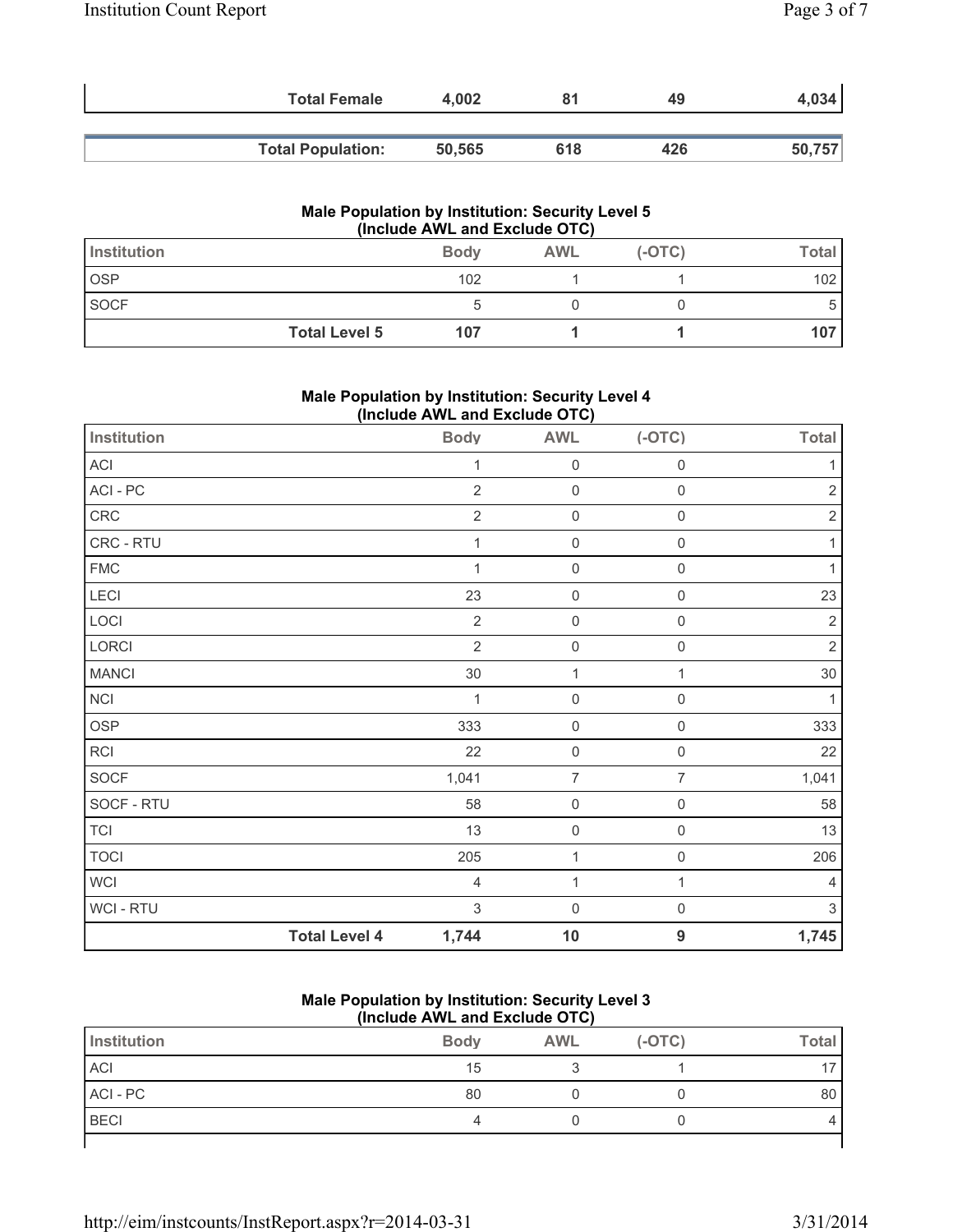| CCI                               | $\,8\,$          | $\sqrt{2}$                | $\sqrt{2}$          | 8                         |
|-----------------------------------|------------------|---------------------------|---------------------|---------------------------|
| CRC                               | 44               | $\,$ 5 $\,$               | $\sqrt{2}$          | 47                        |
| CRC - Cadre                       | 202              | 1                         | $\mathsf{O}\xspace$ | 203                       |
| CRC - Reception                   | 930              | $\hbox{9}$                | 8                   | 931                       |
| CRC - RTU                         | 88               | $\mathsf{O}\xspace$       | $\mathsf{O}\xspace$ | 88                        |
| <b>FMC</b>                        | 12               | $\mathsf{O}\xspace$       | $\mathsf{O}\xspace$ | 12                        |
| FMC - Intensive Care - Male (CMC) | $\overline{7}$   | $\mathsf{O}\xspace$       | $\mathsf 0$         | $\overline{\mathcal{I}}$  |
| GCI                               | 5                | $\sqrt{2}$                | $\sqrt{2}$          | $5\,$                     |
| <b>LAECI</b>                      | 5                | $\mathsf 0$               | $\mathsf 0$         | $5\,$                     |
| <b>LECI</b>                       | 2,193            | 19                        | 16                  | 2,196                     |
| LOCI                              | $\overline{2}$   | $\mathsf{O}\xspace$       | $\mathsf{O}\xspace$ | $\sqrt{2}$                |
| LORCI                             | 43               | $\,6\,$                   | $\,6$               | 43                        |
| LORCI - Cadre                     | 214              | $\mathsf{O}\xspace$       | $\mathsf 0$         | 214                       |
| <b>LORCI - Reception</b>          | 586              | 16                        | 14                  | 588                       |
| <b>MACI</b>                       | 4                | $\mathsf{O}\xspace$       | $\mathsf{O}\xspace$ | 4                         |
| MACI - Youth                      | $\overline{4}$   | $\mathsf{O}\xspace$       | $\mathsf{O}\xspace$ | 4                         |
| <b>MANCI</b>                      | 1,978            | 17                        | 16                  | 1,979                     |
| MCI                               | 3                | $\mathsf 0$               | $\mathsf 0$         | $\ensuremath{\mathsf{3}}$ |
| <b>NCCI</b>                       | 14               | $\mathsf{O}\xspace$       | $\mathsf{O}\xspace$ | 14                        |
| <b>NCI</b>                        | $\boldsymbol{9}$ | $\mathsf{O}\xspace$       | $\mathsf{O}\xspace$ | $\boldsymbol{9}$          |
| OSP                               | 1                | $\mathsf{O}\xspace$       | $\mathsf 0$         | $\mathbf{1}$              |
| PCI                               | 42               | $\overline{2}$            | 1                   | 43                        |
| RCI                               | 1,928            | 17                        | 15                  | 1,930                     |
| <b>RICI</b>                       | 7                | $\mathsf 0$               | $\mathsf{O}\xspace$ | $\overline{7}$            |
| SCI                               | $\mathbf 0$      | $\mathbf 1$               | $\mathbf{1}$        | $\mathsf{O}\xspace$       |
| SOCF                              | 65               | $\mathsf{O}\xspace$       | $\mathbf 0$         | 65                        |
| SOCF - RTU                        | 5                | $\mathsf{O}\xspace$       | $\mathsf{O}\xspace$ | 5                         |
| <b>TCI</b>                        | 1,021            | $10$                      | $\,8\,$             | 1,023                     |
| TCI - Camp                        | $\mathbf 1$      | $\mathsf{O}\xspace$       | $\mathsf{O}\xspace$ | $\mathbf{1}$              |
| <b>TOCI</b>                       | 793              | $\ensuremath{\mathsf{3}}$ | $\overline{2}$      | 794                       |
| <b>WCI</b>                        | 1,233            | 11                        | $10\,$              | 1,234                     |
| <b>WCI - RTU</b>                  | 45               | $\mathsf{O}\xspace$       | $\mathsf 0$         | 45                        |
| <b>Total Level 3</b>              | 11,591           | 124                       | 104                 | 11,611                    |

#### **Male Population by Institution: Security Level 2 (Include AWL and Exclude OTC)**

|                  | .           |            |          |              |
|------------------|-------------|------------|----------|--------------|
| Institution      | <b>Body</b> | <b>AWL</b> | $(-OTC)$ | <b>Total</b> |
| <b>ACI</b>       | 578         |            |          | 579          |
| ACI - PC         | 64          |            |          | 64           |
| <b>ACI - RTU</b> | 84          |            |          | 84           |
|                  |             |            |          |              |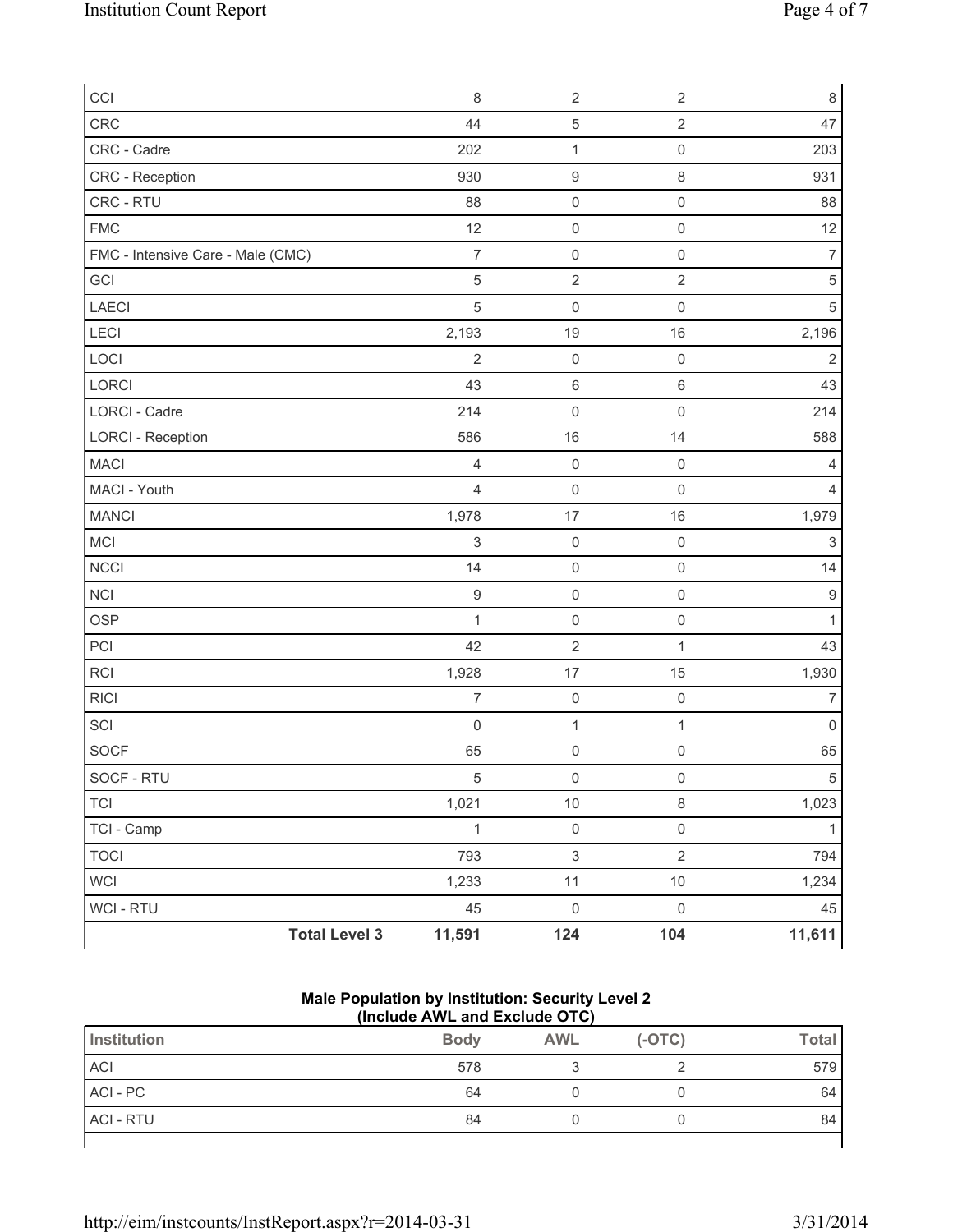|                                   | <b>Total Level 2</b> | 17,409               | 227                                   | 163                       | 17,473         |
|-----------------------------------|----------------------|----------------------|---------------------------------------|---------------------------|----------------|
| <b>WCI-RTU</b>                    |                      | $\overline{2}$       | $\mathsf{O}\xspace$                   | $\mathsf{O}\xspace$       | $\overline{2}$ |
| <b>WCI</b>                        |                      | 68                   | $\mathsf 0$                           | $\mathsf{O}\xspace$       | 68             |
| <b>TOCI</b>                       |                      | 46                   | $\mathbf 1$                           | $\mathbf{1}$              | 46             |
| <b>TCI</b>                        |                      | 35                   | $\mathbf{1}$                          | $\mathbf{1}$              | 35             |
| SCI                               |                      | 1,118                | 14                                    | 11                        | 1,121          |
| <b>RICI</b>                       |                      | 779                  | $\overline{7}$                        | $\overline{4}$            | 782            |
| RCI                               |                      | 215                  | $\mathbf{1}$                          | $\mathsf{O}\xspace$       | 216            |
| PCI                               |                      | 804                  | 12                                    | $\mathbf 1$               | 815            |
| <b>NCI</b>                        |                      | 1,799                | 29                                    | 20                        | 1,808          |
| <b>NCCI</b>                       |                      | 1,603                | 25                                    | 21                        | 1,607          |
| MCI - Camp                        |                      | $\mathbf{1}$         | $\mathbf 0$                           | $\mathbf 0$               | $\mathbf{1}$   |
| MCI                               |                      | 1,727                | 26                                    | 21                        | 1,732          |
| <b>MANCI</b>                      |                      | 116                  | 1                                     | $\mathbf{1}$              | 116            |
| MACI - Youth                      |                      | 14                   | $\mathsf{O}\xspace$                   | $\mathsf{O}\xspace$       | 14             |
| <b>MACI</b>                       |                      | 1,037                | $\sqrt{5}$                            | $\mathsf 3$               | 1,039          |
| <b>LORCI - Reception</b>          |                      | 310                  | 11                                    | $\mathsf g$               | 312            |
| <b>LORCI - Cadre</b>              |                      | 11                   | $\mathsf 0$                           | $\mathsf{O}\xspace$       | 11             |
| LORCI                             |                      | 69                   | $\sqrt{5}$                            | $\sqrt{5}$                | 69             |
| LOCI                              |                      | 1,122                | 15                                    | 12                        | 1,125          |
| LECI                              |                      | 67                   | $\mathbf 0$                           | $\mathsf{O}\xspace$       | 67             |
| LAECI                             |                      | 1,332                | 27                                    | 20                        | 1,339          |
| GCI - Camp                        |                      | $\mathbf{1}$         | $\mathsf{O}\xspace$                   | $\mathsf{O}\xspace$       | 1              |
| GCI                               |                      | 762                  | $6\,$                                 | $\overline{4}$            | 764            |
| FMC - Intensive Care - Male (CMC) |                      | 22                   | $\mathsf{O}\xspace$                   | $\mathsf{O}\xspace$       | 22             |
| <b>FMC</b>                        |                      | 12                   | $\mathsf{O}\xspace$                   | $\mathsf{O}\xspace$       | 12             |
| CRC - RTU                         |                      | 28                   | $\mathsf 0$                           | $\mathsf{O}\xspace$       | 28             |
| <b>CRC</b> - Reception            |                      | 147                  | $\boldsymbol{7}$                      | $\overline{4}$            | 150            |
| CRC - Cadre                       |                      | 49                   | $\mathsf 0$                           | $\mathsf 0$               | 49             |
|                                   |                      |                      |                                       |                           | 1,778<br>94    |
|                                   |                      |                      |                                       |                           | 1,523          |
| <b>BECI</b><br>CCI<br>CRC         |                      | 1,522<br>1,772<br>93 | 10<br>18<br>$\ensuremath{\mathsf{3}}$ | 9<br>12<br>$\overline{2}$ |                |

#### **Male Population by Institution: Security Level 1 (Include AWL and Exclude OTC)**

| Institution | <b>Body</b> | <b>AWL</b> | $(-OTC)$ | <b>Total</b> |  |  |
|-------------|-------------|------------|----------|--------------|--|--|
| ACI         | 744         |            | ◠        | 746          |  |  |
| ACI - PC    | 29          |            |          | 29           |  |  |
| ACI - RTU   | 47          |            |          | 47           |  |  |
| <b>BECI</b> | 712         |            | 6        | 723          |  |  |
|             |             |            |          |              |  |  |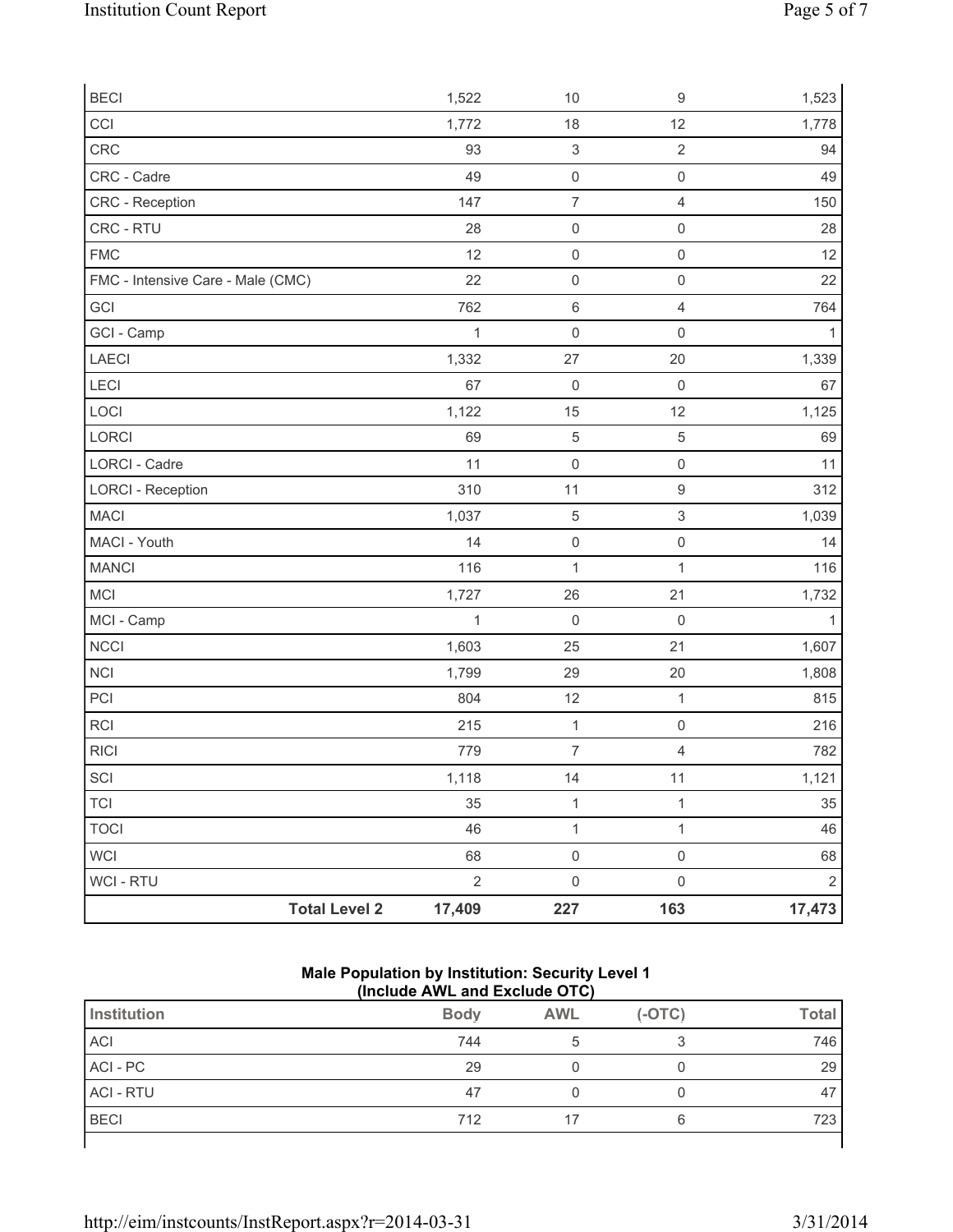| <b>Total Level 1</b>              | 15,575         | 174                       | 100                       | 15,649         |
|-----------------------------------|----------------|---------------------------|---------------------------|----------------|
| TCI - Camp                        | 438            | $\mathsf{O}\xspace$       | $\mathsf 0$               | 438            |
| <b>TCI</b>                        | 48             | 6                         | 3                         | 51             |
| SCI                               | 988            | $\,6$                     | $\ensuremath{\mathsf{3}}$ | 991            |
| <b>RICI</b>                       | 1,717          | 21                        | 16                        | 1,722          |
| PCI                               | 1,238          | 20                        | $10$                      | 1,248          |
| <b>OSP</b>                        | $6\,$          | $\mathsf{O}\xspace$       | $\mathsf 0$               | 6              |
| NCI                               | 720            | $\hbox{9}$                | $\sqrt{2}$                | 727            |
| NCCI - Camp                       | 358            | $\mathsf{O}\xspace$       | $\mathsf{O}\xspace$       | 358            |
| <b>NCCI</b>                       | 717            | $\boldsymbol{9}$          | 6                         | 720            |
| MCI - Camp                        | 360            | $\mathsf{O}\xspace$       | $\mathsf 0$               | 360            |
| MCI                               | 484            | $\mathbf 5$               | 1                         | 488            |
| MANCI - Camp                      | 413            | $\mathbf{1}$              | 1                         | 413            |
| <b>MANCI</b>                      | 11             | $\sqrt{5}$                | $\ensuremath{\mathsf{3}}$ | 13             |
| MACI - Minimum                    | 1,400          | 16                        | 11                        | 1,405          |
| <b>LORCI - Reception</b>          | 194            | 13                        | 12                        | 195            |
| <b>LORCI - Cadre</b>              | $\overline{7}$ | $\mathbf 0$               | 0                         | $\overline{7}$ |
| LORCI                             | 45             | $\ensuremath{\mathsf{3}}$ | $\overline{2}$            | 46             |
| LOCI                              | 1,143          | 11                        | $\overline{7}$            | 1,147          |
| LECI - Camp                       | 191            | $\mathbf 0$               | $\mathsf{O}\xspace$       | 191            |
| LECI                              | 11             | $\mathsf 0$               | $\mathsf 0$               | 11             |
| LAECI                             | 453            | 4                         | 3                         | 454            |
| <b>GCI-RTU</b>                    | $\overline{2}$ | $\mathsf{O}\xspace$       | 0                         | $\overline{2}$ |
| GCI - Camp                        | 755            | $\mathbf 1$               | $\mathbf{1}$              | 755            |
| GCI                               | 470            | $\boldsymbol{9}$          | 5                         | 474            |
| FMC - Intensive Care - Male (CMC) | 9              | 1                         | $\mathsf 0$               | 10             |
| <b>FMC</b>                        | 335            | $\mathbf{1}$              | $\mathsf{O}\xspace$       | 336            |
| CRC - RTU                         | $\overline{7}$ | $\mathsf 0$               | $\mathsf{O}\xspace$       | $\overline{7}$ |
| CRC - Reception                   | 127            | $\,6\,$                   | $\overline{4}$            | 129            |
| CRC - Cadre                       | 8              | $\mathsf{O}\xspace$       | $\mathsf{O}\xspace$       | $\,8\,$        |
| CRC                               | 46             | $\mathbf{1}$              | $\mathbf{1}$              | 46             |
| CCI                               | 854            | 4                         | $\mathsf{O}\xspace$       | 858            |
| <b>BECI - Camp</b>                | 488            | $\mathsf{O}\xspace$       | $\mathsf{O}\xspace$       | 488            |

| <b>High Offender ID's</b>        |         |  |
|----------------------------------|---------|--|
| Correctional Reception Center:   | A699417 |  |
| Lorain Correctional Institution: | A685926 |  |
| Ohio Reformatory for Women:      | W089062 |  |